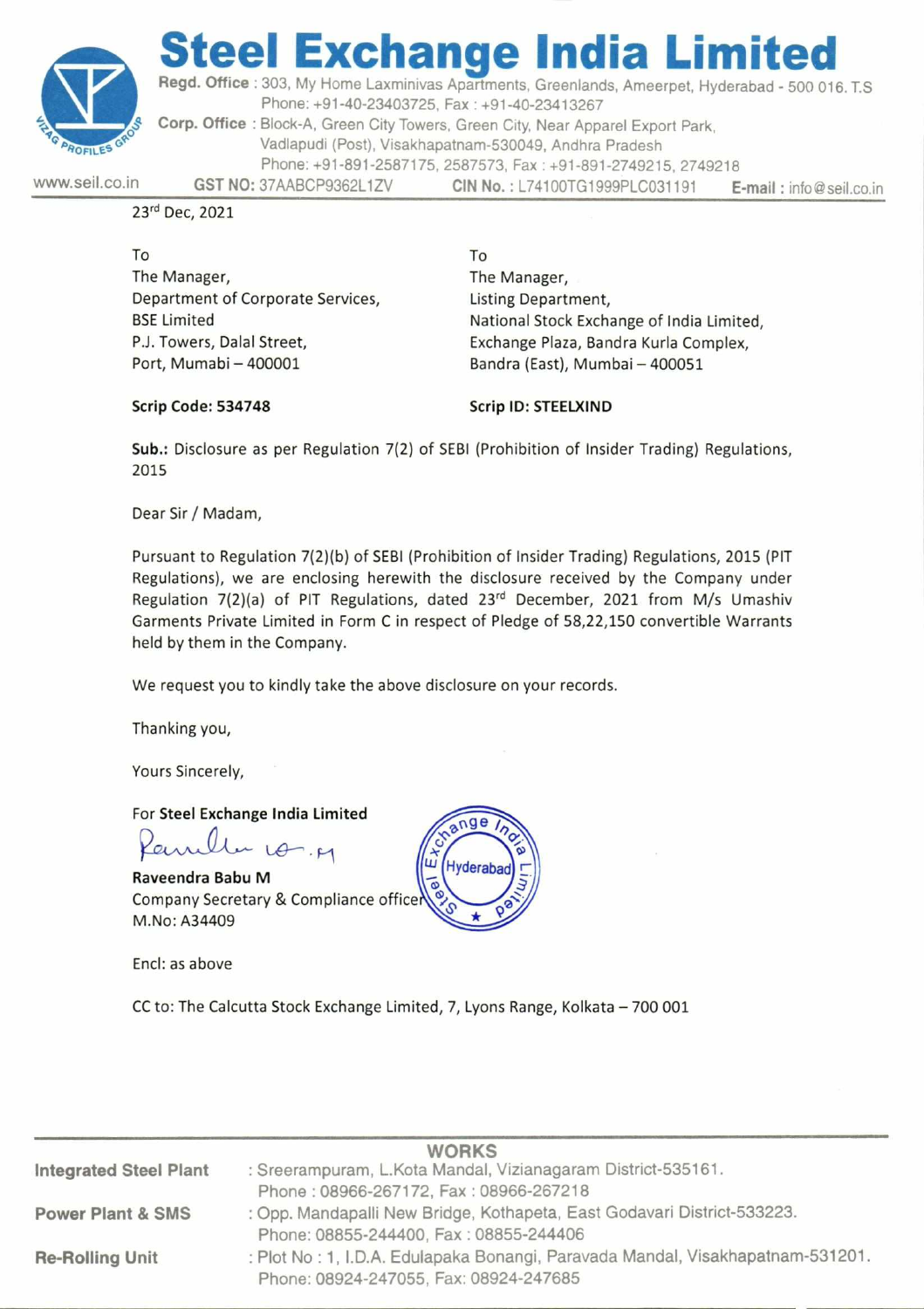

# **UMASHIV GARMENTS PRIVATE LIMITED (CIN NO: U18109WB1996PTC077627)**

Regd. Office : 4A, Council House Street, Kolkata, West Bengal - 700 001 **Corp. Office :** Block-A, Greencity, Near Apparel Export Park, Vadlapudi Post,Visakhapatnam-530046. **Phone :** +91-40-23403725,Fax : + 91-40-23413267

| The Manager,<br><b>Listing Department,</b><br>National Stock Exchange of India<br>Limited,<br>Exchange Plaza, Bandra Kurla<br>Complex, | The Company Secretary<br>Steel Exchange India Ltd,<br>303, My Home Laxmi<br>Nivas, Green Lands,<br>Ameerpet, Hyderabad-<br>500016 |
|----------------------------------------------------------------------------------------------------------------------------------------|-----------------------------------------------------------------------------------------------------------------------------------|
|                                                                                                                                        | Bandra (East), Mumbai - 400051                                                                                                    |

Dear Sir/ Madam,

Sub.: Disclosure as per Regulation 7(2) of SEBI (Prohibition of Insider Trading) Regulations, 2015

Ref: Steel Exchange India Limited, Script Code: 534748 & Script Id: STEELXIND

Dear Sir / Madam,

Pursuant to Regulation 7(2)(b) of SEBI (Prohibition of Insider Trading) Regulations, 2015 (PIT Regulations), Please find enclosed disclosure of Creation of Pledge of 5822150 Convertible Warrants by Catalyst Trusteeship limited on 15T" December,2021 held by Umashiv Garments Private Limited, a promoter group company.

This is for the information and records of the Exchange, please.

Thanking you.

Yours sincerely,

For **Umashiv Garments Private Limited** 

**Bavineni Suresh**  Director Din: 00181832

 $\sum_{n}$  $\Omega$  $\overline{\circ}$  $S111$ 

Date:23.12.2021

Encl: As above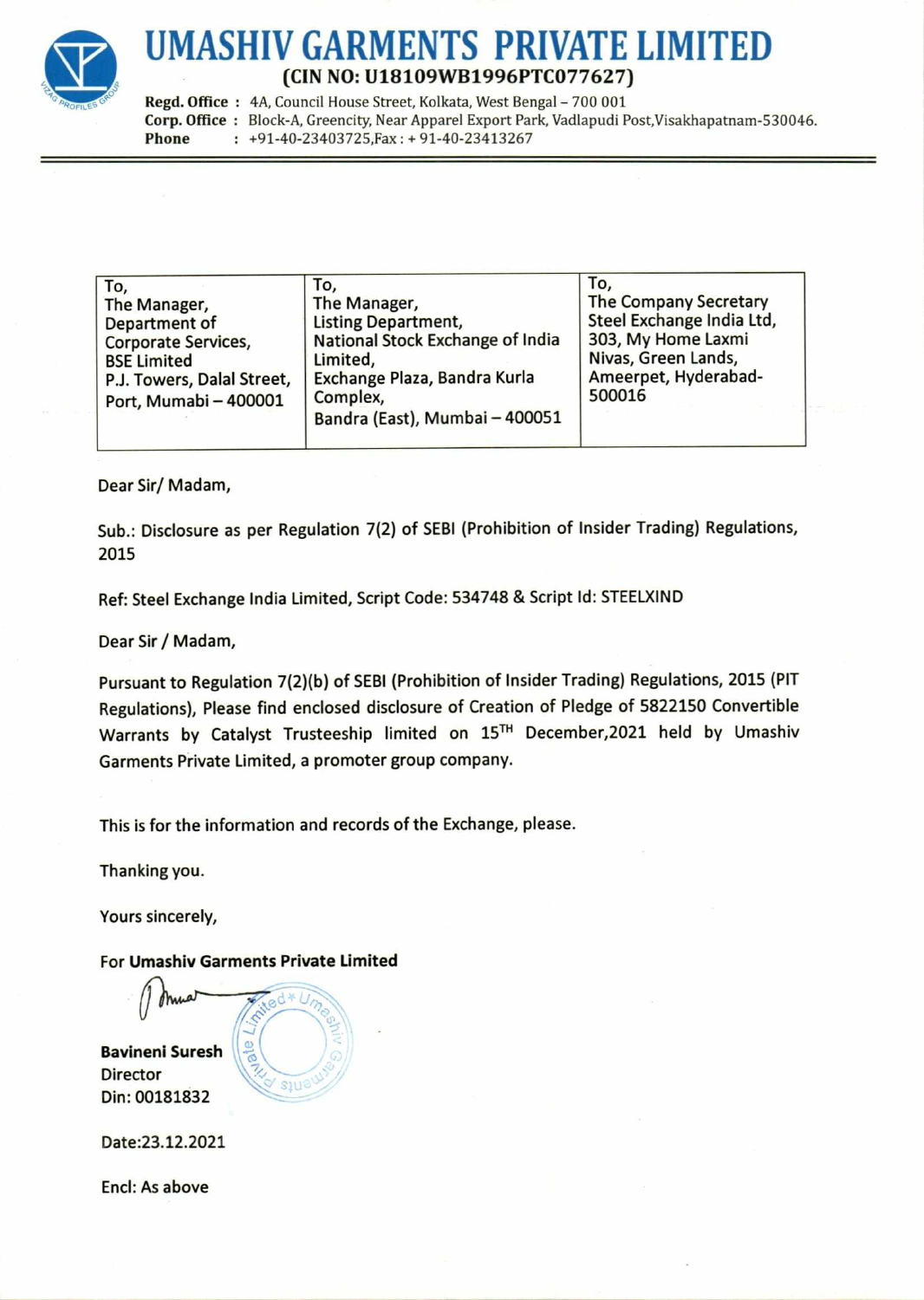### **FORM C**

**Securities and Exchange Board of India (Prohibition of Insider Trading) Regulations, 2015[Regulation 7 (2) read with Regulation 6(2) — Continual Disclosure]** 

Name of the Company: **Steel Exchange India Limited** 

**ISIN of the Company: INE503B01013** 

**Details of change in holding of Securities of Promoter, Employee or Director of a listed company and other such persons as mentioned in Regulation 6(2).** 

| Name, PAN,<br>Category<br><b>Securities held</b><br>CIN/DIN, &<br>of Person prior to<br>address with<br>(Promote acquisition/disposal<br>Contact nos.<br>rs/KMP/ |                                                           | Securities acquired/Disposed                |                                     |                                                                    |         | <b>Securities held</b><br>post-acquisition/<br><b>Disposal</b> |                                                          | Date of allotment advice/<br>acquisition of shares/ sale<br>of shares specify |                                     | Date of<br>Intimation<br>to company | Mode of<br>acquisition<br>/disposal (on | Exchange<br>on which<br>the trade |                                                                                 |                 |
|------------------------------------------------------------------------------------------------------------------------------------------------------------------|-----------------------------------------------------------|---------------------------------------------|-------------------------------------|--------------------------------------------------------------------|---------|----------------------------------------------------------------|----------------------------------------------------------|-------------------------------------------------------------------------------|-------------------------------------|-------------------------------------|-----------------------------------------|-----------------------------------|---------------------------------------------------------------------------------|-----------------|
|                                                                                                                                                                  | Directors/Type of<br>immediat security<br>relative<br>to/ | (For eg. $-$<br>Shares,<br><b>Warrants,</b> | No.<br>and % of<br>share<br>holding | <b>Type of</b><br>security<br>(For eg. $-$<br>Shares,<br>Warrants, | No.     | Value                                                          | Transacti Type of<br>on type<br>(Buy/<br>Sale<br>/Pledge | security<br>(For eg. $-$<br>Shares,<br>Warrants,                              | No.<br>and % of<br>share<br>holding | From                                | To                                      |                                   | market/publi<br>c/rights/<br>Preferential<br>offer / off<br>market/<br>Inter-se | was<br>executed |
|                                                                                                                                                                  | <b>Others</b><br>$etc.$ )                                 | Convertible<br><b>Debentures</b><br>etc.)   |                                     | Convertibl<br><b>Debenture</b><br>s etc.)                          |         |                                                                |                                                          | <b>/Revoke Convertible</b><br>/Invoke) Debentures<br>etc.)                    |                                     |                                     |                                         |                                   | transfer,<br>ESOPs etc.)                                                        |                 |
| $\mathbf{1}$                                                                                                                                                     | $\overline{2}$                                            | 3                                           | 4                                   | 5                                                                  | 6       | $\overline{7}$                                                 | 8                                                        | 9                                                                             | 10                                  | 11                                  | 12                                      | 13                                | 14                                                                              | 15              |
| Umashiv<br>Garments Pvt Ltd<br>PAN:<br>AAACU3207G                                                                                                                | Group                                                     | <b>PromoterConvertible</b><br>Warrants      | 5822150<br>(100)                    | Converti<br>ble<br>Warrant<br>S                                    | 5822150 | 422105875                                                      | Pledge                                                   | Convertible<br><b>Warrants</b>                                                | 5822150<br>(100)                    | 15.12.2021*                         |                                         | 15.12.2021* 23.12.2021**          | <b>Creation of</b><br>Pledge                                                    | <b>NA</b>       |
| Add: 4A, COUNCIL<br><b>HOUSE STREET</b><br>KOLKATA<br><b>West Bengal</b><br>700001<br>India                                                                      |                                                           |                                             |                                     |                                                                    |         |                                                                |                                                          |                                                                               |                                     |                                     |                                         |                                   |                                                                                 |                 |

\*Value of Equity shares is Rs. 72.50, i.e., Closing price of Equity shares traded on NSE on 26.11.2021

\*\* Date of invoke /Creation of Pledge

**Note:** (i)"Securities" shall have the meaning as defined under regulation 2(1)(i) of SEBI (Prohibition of Insider Trading) Regulations, 2015.